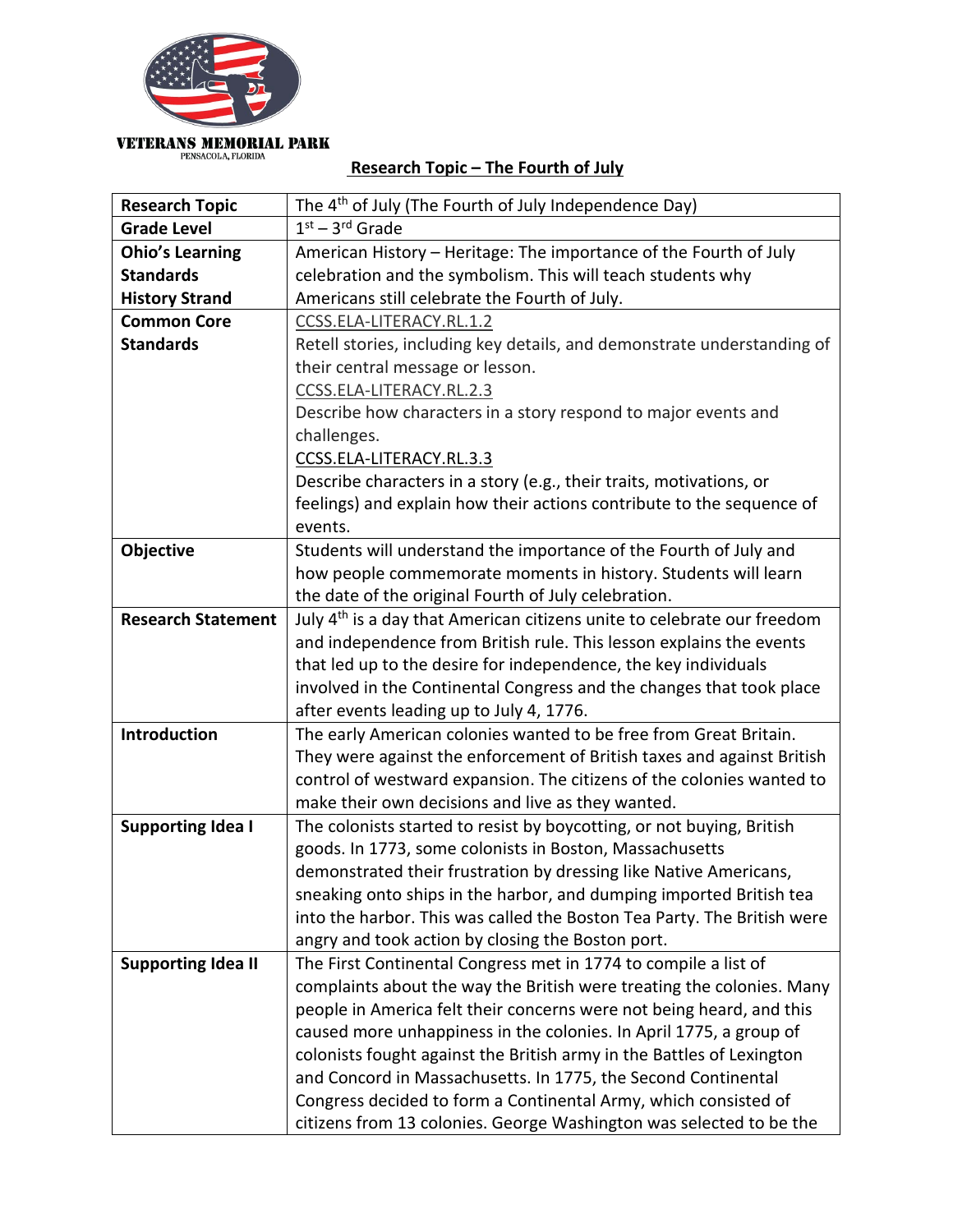|                            | Commander-in-Chief of the Army. The colonies were prepared to fight            |
|----------------------------|--------------------------------------------------------------------------------|
|                            | for their rights and freedom.                                                  |
| <b>Supporting Idea III</b> | On July 2nd, 1776, the Continental Congress voted in favor of                  |
|                            | independence, and two days later, on July 4th, delegates from                  |
|                            | the 13 colonies adopted the Declaration of Independence, a                     |
|                            | historic document drafted primarily by Thomas Jefferson.                       |
| Conclusion                 | From 1776 to the present day, July 4th has been celebrated as                  |
|                            | the birth of American independence and freedom, with                           |
|                            | festivities ranging from fireworks, parades, and concerts to more              |
|                            | casual family gatherings, picnics, and barbecues.                              |
| <b>Resources</b>           | Fourth of July - Independence Day                                              |
|                            | Author: History.com Editors                                                    |
|                            | Published: Dec 16, 2009<br>$\bullet$                                           |
|                            | Link: https://www.history.com/topics/holidays/july-4th                         |
|                            |                                                                                |
|                            | The History of the Fourth of July                                              |
|                            | Author: Military.com                                                           |
|                            | Published: 2019<br>$\bullet$                                                   |
|                            | Link: https://www.military.com/independence-day/history-of-<br>$\bullet$       |
|                            | independence-day.html                                                          |
|                            |                                                                                |
|                            | July 4th - Independence Day - Story for Kids   Interesting Facts   Kids        |
|                            | Academy                                                                        |
|                            | Author: Kids Academy                                                           |
|                            | Published: Jun 27, 2019<br>$\bullet$                                           |
|                            | Link: https://www.youtube.com/watch?v=XoNIsoqT5s0                              |
|                            | Time: 3:45<br>$\bullet$                                                        |
| <b>Visual Thinking</b>     | Visual Thinking Strategies transform the way students think and learn          |
| <b>Strategies</b>          | by providing training and curriculum for people to facilitate                  |
|                            | discussions of visual art that significantly increase student                  |
|                            | engagement, performance, and enjoyment of learning.                            |
|                            | https://vtshome.org/about/                                                     |
| <b>Assignment</b>          | Have students take 3-5 minutes to look at the images.                          |
|                            | 1. Ask students to describe what they see in the images.                       |
|                            | Ask students what more they can tell you about the images.<br>2.               |
|                            | 3. Ask why?                                                                    |
| <b>Assessment</b>          | Using visual cues, students should observe and discuss people, the             |
|                            | way individuals are dressed, the activity of individuals, if individuals       |
|                            | look familiar, landscapes, backgrounds, etc. Students should be able           |
|                            | to articulate what they see in each image using visual thinking                |
|                            | strategies.                                                                    |
| <b>Critical Thinking</b>   | What year did the country celebrate the first 4 <sup>th</sup> of July?<br>1.   |
| <b>Questions</b>           | Why is the fourth of July a special day for America?<br>2.                     |
|                            | What fun activities do you do with your family on July 4 <sup>th</sup> ?<br>3. |